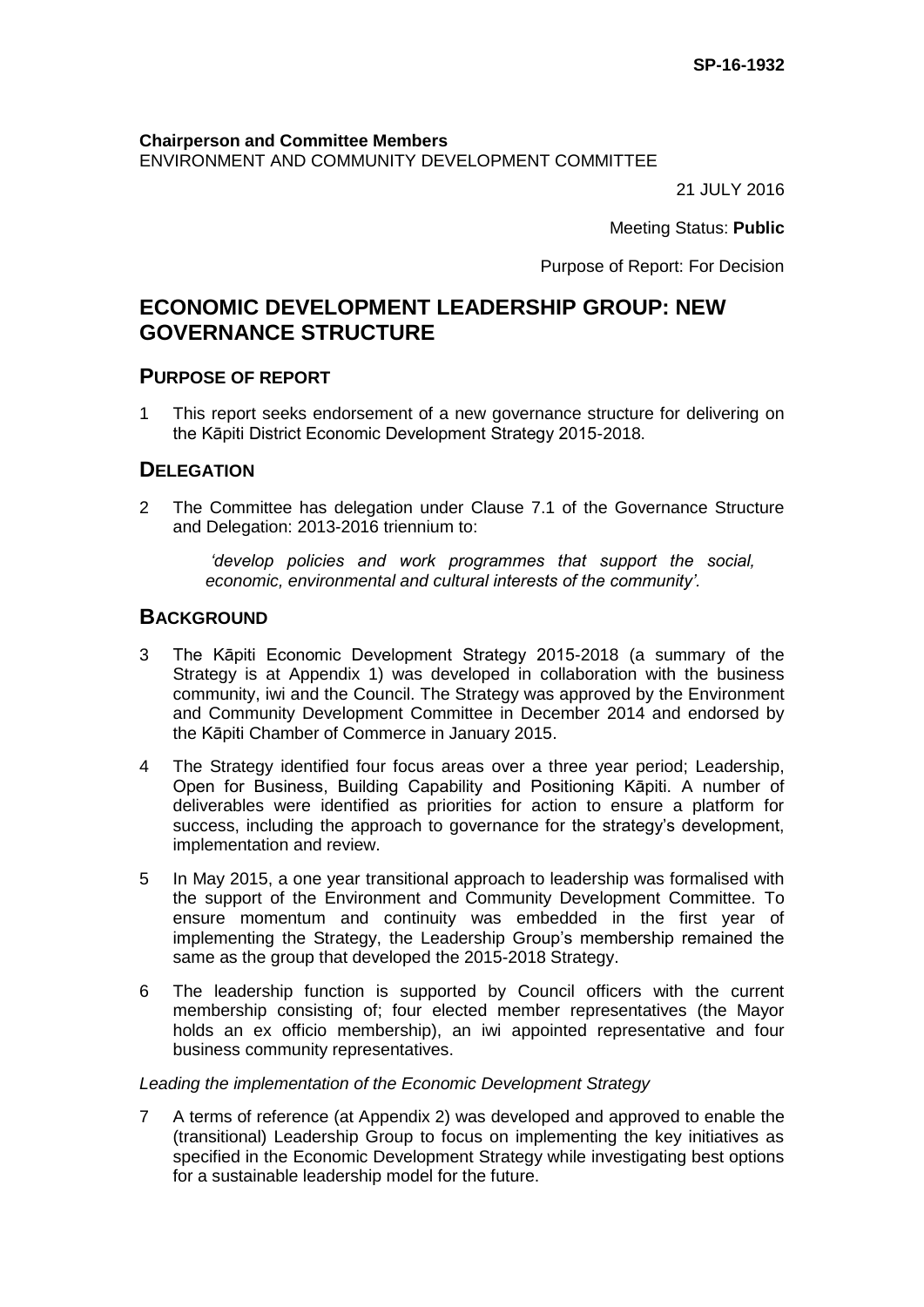- 8 Over the year, the Leadership Group has spearheaded a number of initiatives both community and council focussed, including:
	- a successful Tech Expo at Coastlands;
	- an employers and education led 'work ready' passport as part of the Youth Pathways to Employment initiative;
	- a community-informed events plan, resulting in support for three significant events that provided meaningful economic return for the wider District;
	- a business and tourism sector informed visitor attraction plan;
	- the commencement of a digital challenge project that aims to work with local secondary schools to grow entrepreneurial thinking and design in order to grow the District's base of young vibrant new businesses.

### **Issues**

9 It was agreed that the governance arrangements be reviewed by May 2016. This review process has been completed by the current Leadership Group and this report captures their recommended way forward.

#### *A strategic way forward for leadership*

- 10 A subgroup of the Leadership Group was tasked with investigating and providing some analysis to determine the best option for a sustainable governance structure.
- 11 Exploratory work included examining other governance models around New Zealand; this provided the rationale for a strategic way forward. The cyclic framework (below) shows a range of possible phases going forward and indicates the Leadership Group's current position in the cycle.



#### **Figure 1**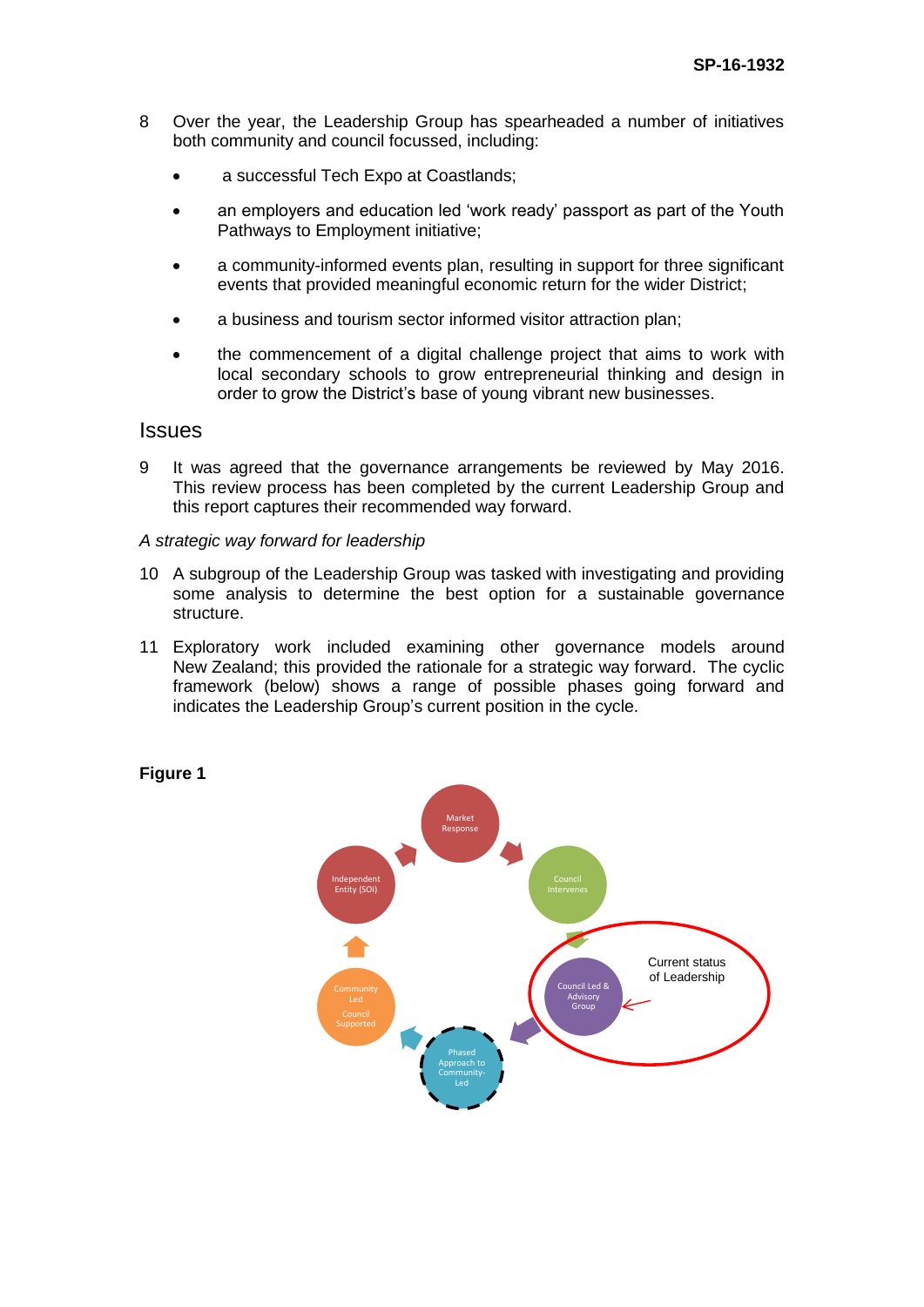- 12 Each phase in the framework represents a different stage of development. Currently the bulk of the Economic Development Strategy deliverables are funded and implemented by the Council. Community partners and stakeholders contribute 'in kind' on a voluntary basis to deliver on the outcomes of the Strategy and are typically in an advisory capacity. There have been several projects delivered by the partners over the last 12 months, particularly relating to Information and Communications Technology (ICT) development and youth employment.
- 13 It is envisaged that a new enduring governance structure model would promote and stimulate a new phase of development and independence (blue bubble in Figure 1) that would eventually attract sustainable match funding for economic development initiatives and reduce reliance on Council support (orange bubble in Figure 1). This process may take 3-5 years to evolve. In this model Council funding would stay at current levels, but with greater contributions from other partners, with the ultimate goal being a 50:50 funding model.

# Best option going forward

#### *Adopting a new Governance Structure*

- 14 The Leadership Group has determined a model that best fits the requirements of delivering on the Economic Development Strategy. It is intended that a new governance structure will:
	- find new ways of leadership that rely less on the Council's involvement;
	- face opportunities that are outside the current Leadership Group's knowledge and experience;
	- profile itself to other important stakeholders;
	- have a fresh perspective on emerging issues.

#### *Membership and proposed structure*

15 It is proposed that the new structure has a reduced membership with a maximum of seven members, including an independent Chair. Elected member representation would be reduced to two (from four), one Wellington Regional Economic Development Agency (WREDA) representative, with the remaining membership based on business skills, attributes and experience and a track record in areas such as tourism, business and education, where possible.

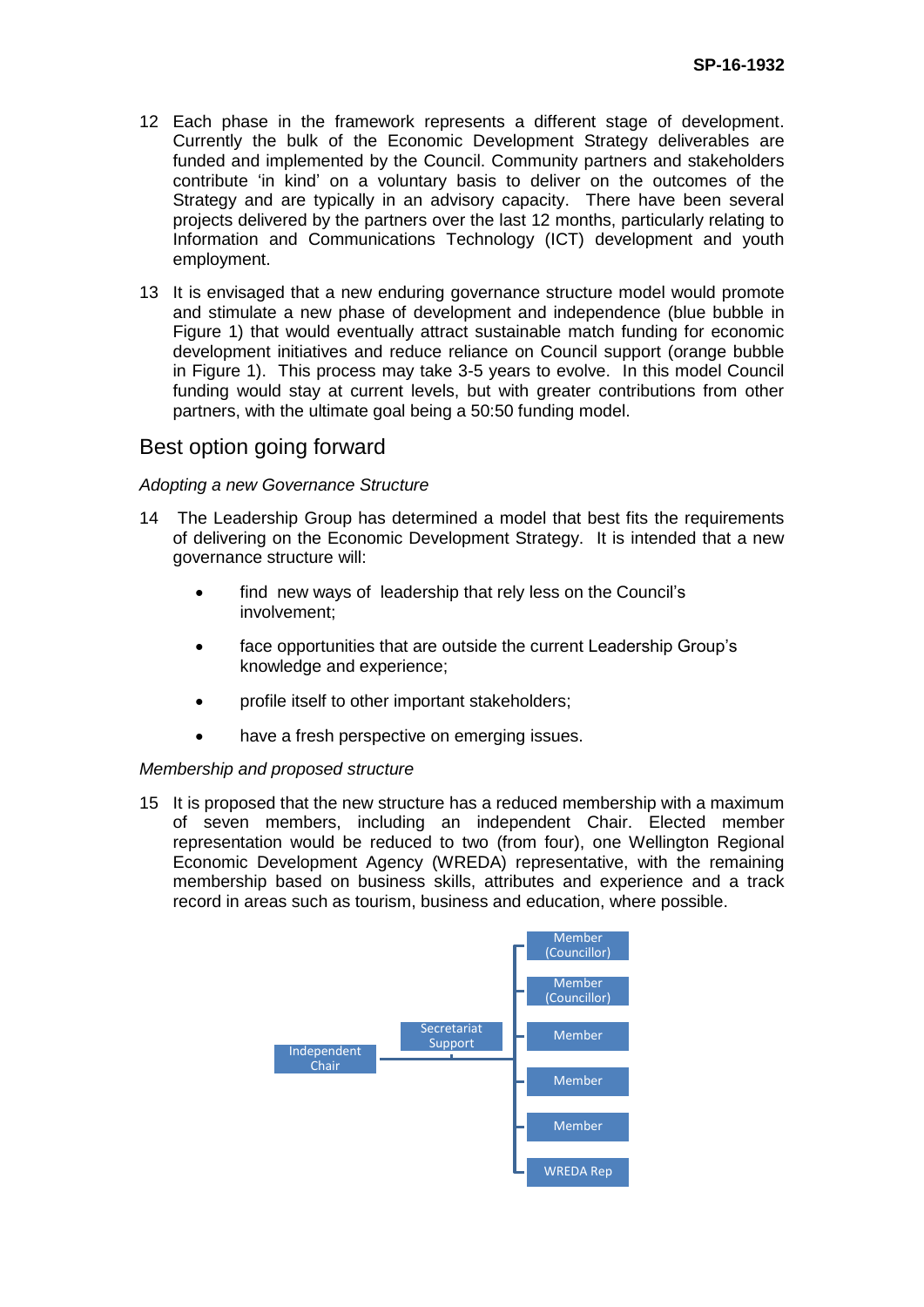- 16 Council will continue to provide secretariat support to the Leadership Group which includes general administration duties associated with running the group.
- 17 In order to attract an independent Chair it is recommended that an honorarium of up to \$10,000 per annum be available for the position.

#### *Selection of an independent Chair*

- 18 It is recommended that a selection process for appointing an independent Chair with appropriate credentials includes the development of a position description and robust selection process.
- 19 To select a suitable Chair with skills and experience in the area of economic development, it is recommended that a panel made up of Council Committee Chairs with the authority to appoint an independent Chair is established. The panel members would be: Cr Gaylor (Chair of the Environment and Community Development Committee), Cr Welsh (Chair of Corporate Business Committee), the Mayor, and Russell Spratt (member of the Leadership Group).

#### *Timeline*

20 By the end of August 2016 an independent Chair would be selected. This person would then lead the process for managing the selection of the other members of the Leadership Group, refreshing the terms of reference and establishing the year one work programme. It should be noted that the terms of reference will come back to Council for endorsement. A timeline outlining activities in the next three months is outlined below.



#### *Objectives and functions*

- 21 A primary function of the Leadership Group is to monitor the effectiveness of the Economic Development Strategy, implementation activity and foster greater engagement and connections with other stakeholders.
- 22 The Leadership Group will continue to add value by leading and coordinating the implementation of Districtwide economic development initiatives. A priority for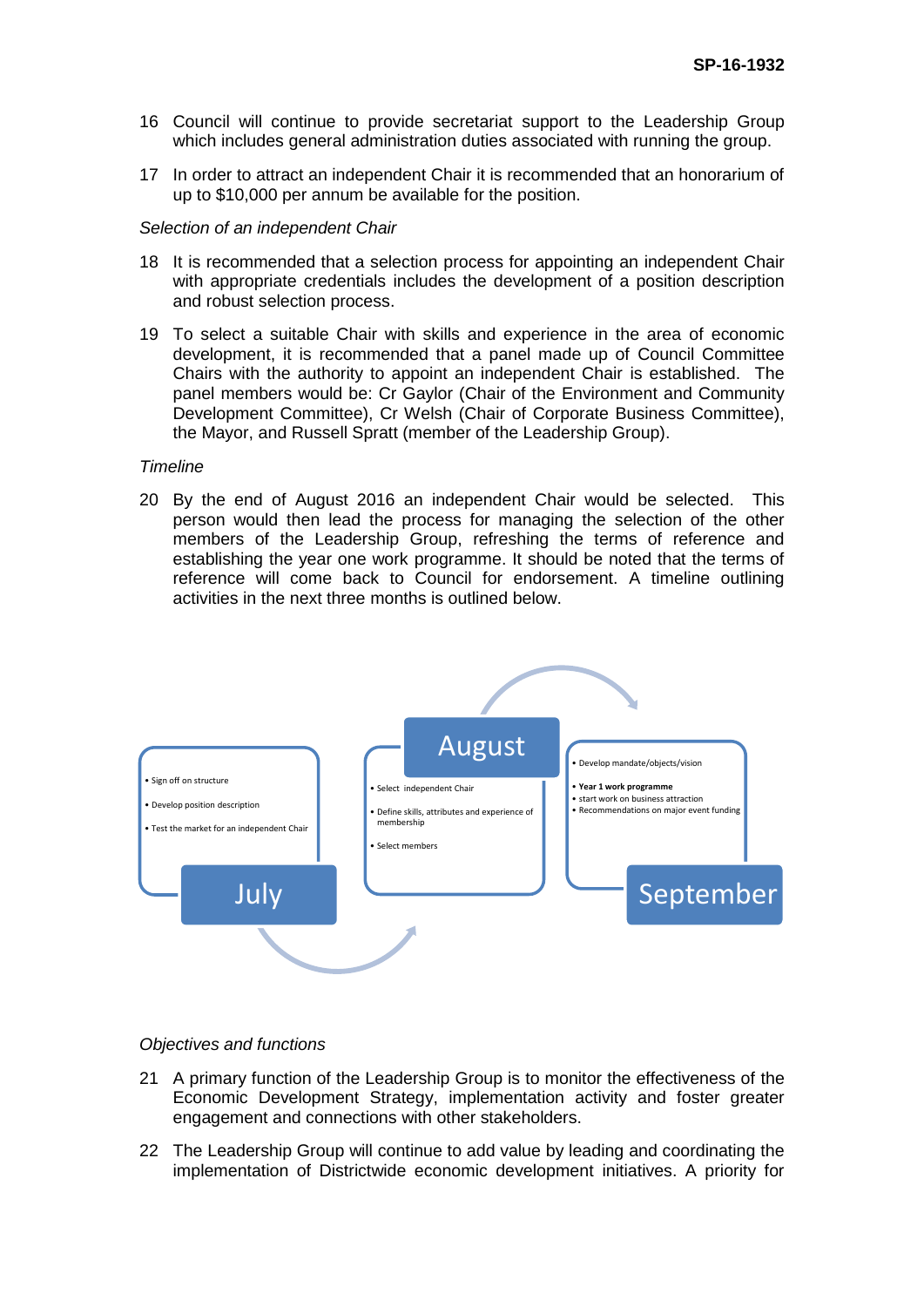action is to lead the development and implementation phase of business attraction planning and project based activity.

23 The Leadership Group will also make informed recommendations to Council about decisions and issues on economic development including council financial support for major events that bring economic benefit to the District.

### **CONSIDERATIONS**

#### Policy considerations

- 24 The Economic Development Strategy sets the platform for co-ordinated leadership involving different stakeholders from the community and council to work together.
- 25 The establishment of an enduring Leadership Group will enable effective leveraging of expertise and insights of the wider community to deliver on economic development aspirations.

#### Legal considerations

26 There are no known legal considerations at this time.

### Financial considerations

- 27 The new Leadership Group will not hold budgetary authority or delegation over Council's economic development expenditure. The new Leadership Group may provide recommendations, advice and input into Council's proposed investment in economic development.
- 28 Project based funding (of approximately \$840,000) is allocated within the Economic Development programme as defined by the overarching Kāpiti Economic Development Strategy for 2015-2018. The amount of \$150,000 is available for business attraction and \$160,000 for supporting major events.

# Tāngata whenua considerations

29 Māori economic development continues to feature as a priority in the Economic Development Strategy. Appropriate representation and participation of iwi in economic development decisions is required in any governance structure going forward.

### Degree of significance

30 This matter has a low level of significance under Council Policy.

### Consultation already undertaken

31 The proposed structure has been worked through with the transitional Leadership Group who unanimously support a more strategic approach to governance to enable the delivery on economic development aspirations outlined in the Strategy.

### Engagement planning

32 An engagement plan is not needed to implement this decision.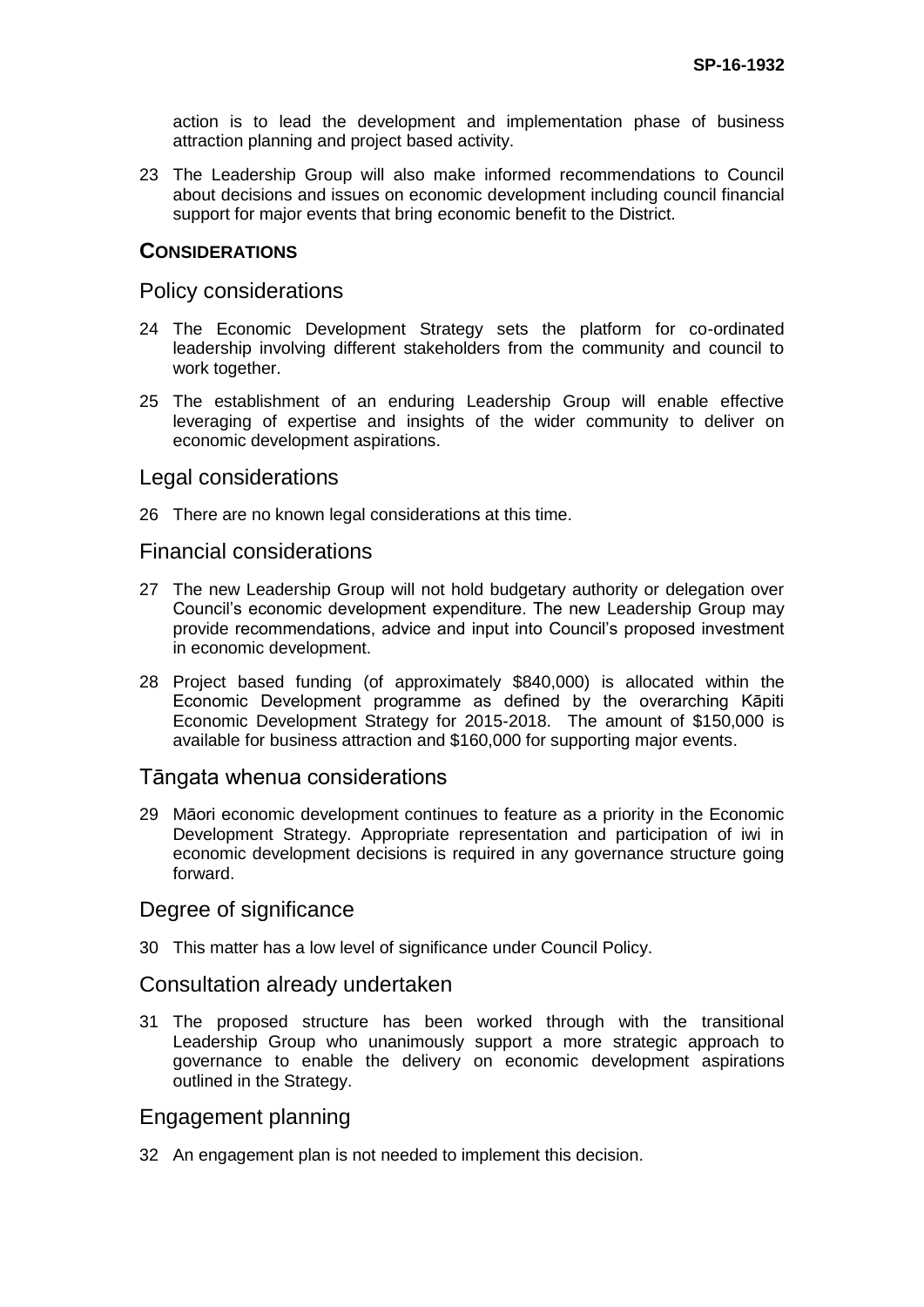# **Publicity**

33 There are no significant publicity events or planning required at this stage.

# **RECOMMENDATIONS**

- 34 That the Environment and Community Development Committee endorses the pathway for establishing a governance structure to deliver on the Economic Development Strategy as outlined in this report, by approving:
	- a) an honorarium of up to \$10,000 for an independent Chair;
	- b) the appointment of two elected members as representatives to the governance group, being Cr …… and Cr ……. for the 2013-2016 triennium. New appointments may be necessary after the local body elections in October 2016.
- 35 That the Environment and Community Development Committee approves the selection process of a panel comprising of Cr Gaylor (Chair of the Environment and Community Development Committee), Cr Welsh (Chair of Corporate Business Committee), the Mayor, and Russell Spratt (Leadership Group representative) to appoint an independent Chair.

| Report prepared by                               | <b>Approved for submission</b>                     | <b>Approved for submission</b>                              |
|--------------------------------------------------|----------------------------------------------------|-------------------------------------------------------------|
| Tania Parata                                     | <b>Kevin Currie</b>                                | Monica Fraser                                               |
| <b>Manager, Programme Design</b><br>and Delivery | <b>Group Manager</b><br><b>Regulatory Services</b> | <b>Acting Group Manager</b><br><b>Strategy and Planning</b> |

# **ATTACHMENTS**

- Appendix 1 Kāpiti Economic Development Strategy 2015-2018 (Summary Plan on a Page)
- Appendix 2 Summary Terms of Reference for the Economic Development Leadership Group 2015-2016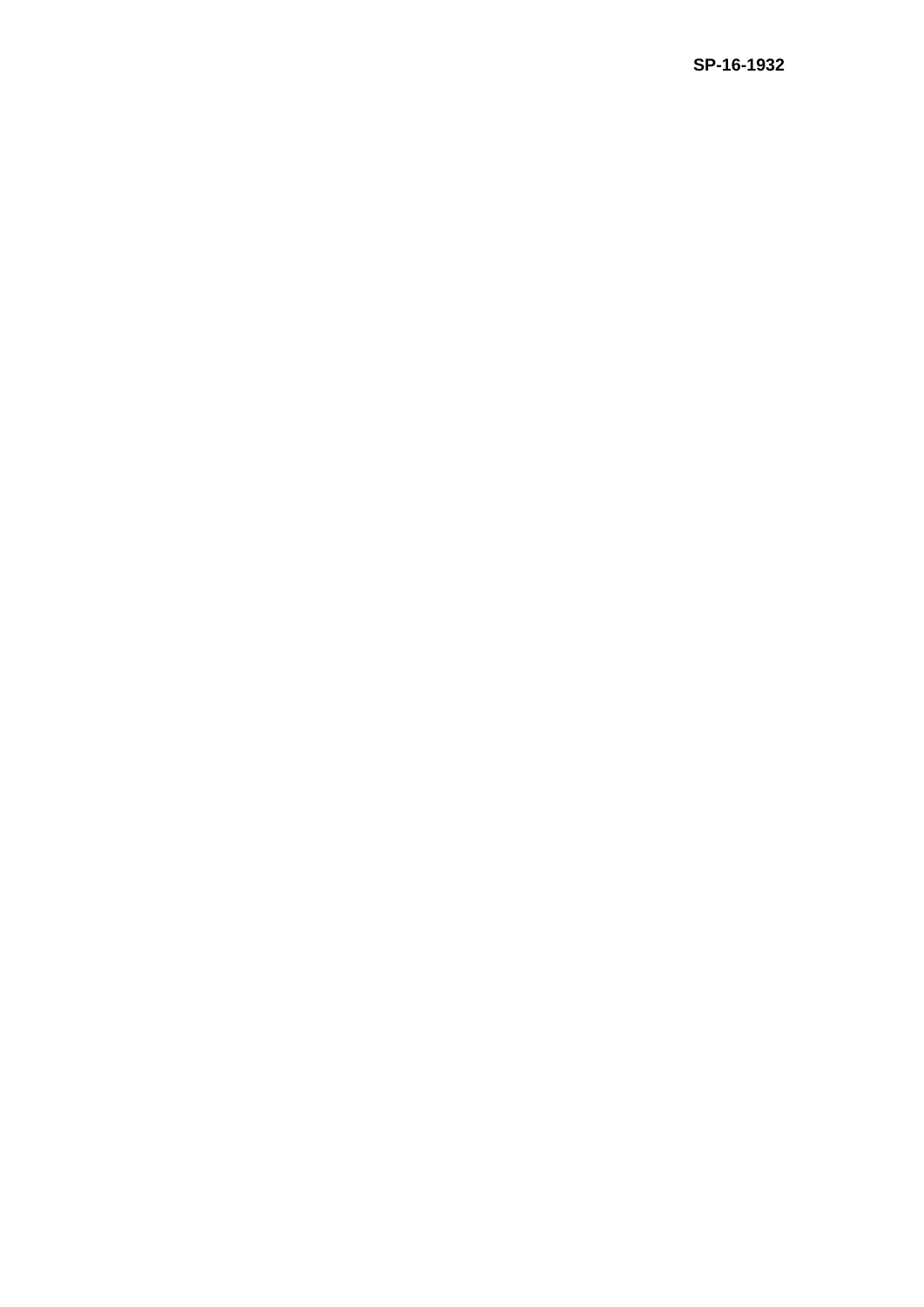#### **APPENDIX 1**

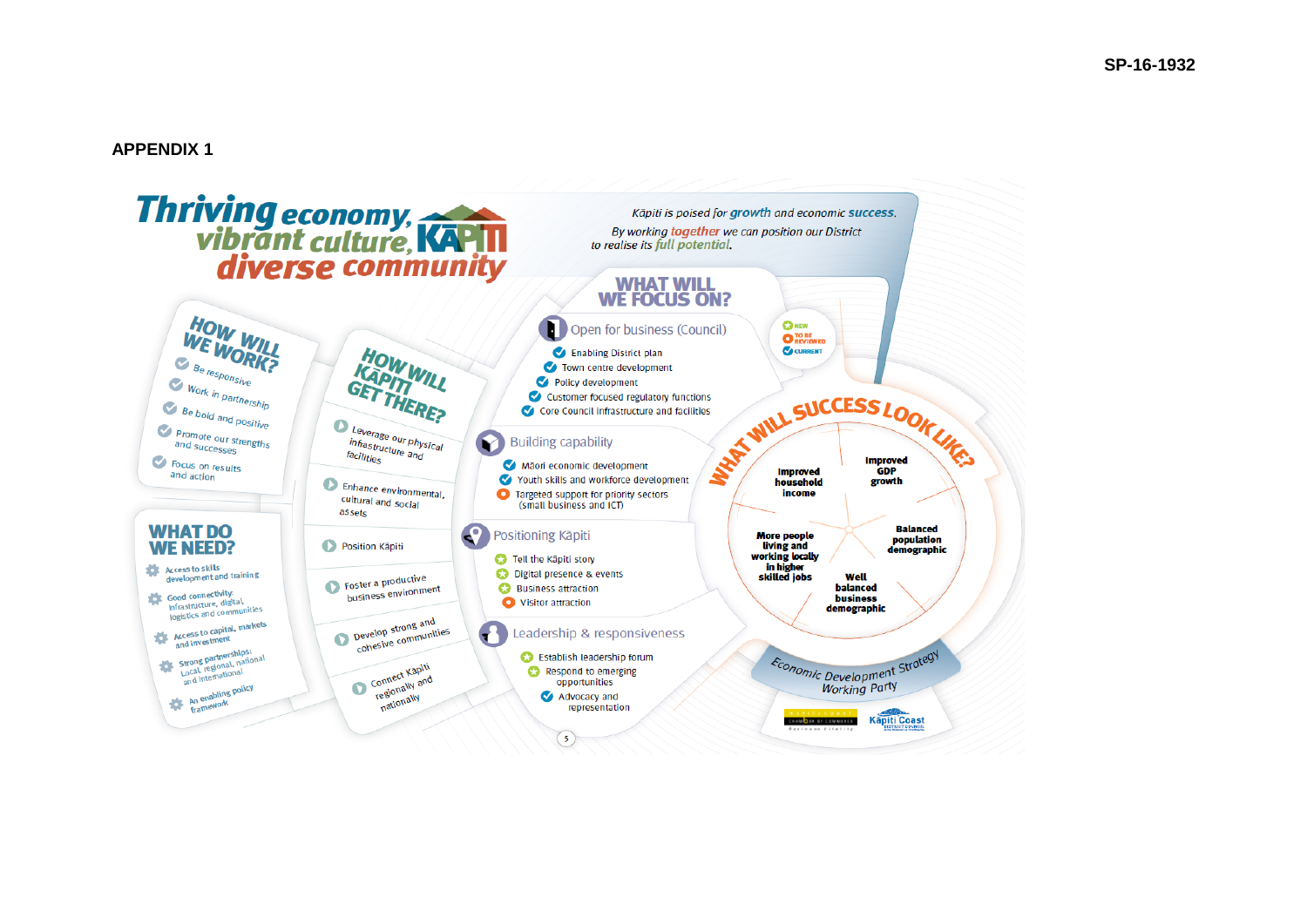# **APPENDIX 2**

# **Summary Terms of Reference for the Economic Development Transitional Leadership Group**

| <b>ITEM</b>                                             | <b>DETAIL (ASSUMPTION)</b>                                                                                                                                                                              |
|---------------------------------------------------------|---------------------------------------------------------------------------------------------------------------------------------------------------------------------------------------------------------|
| <b>Purpose</b>                                          | The purpose of the group is to lead and co-ordinate the<br>implementation of key economic development initiatives<br>as specified in the economic development<br>implementation plan.                   |
| <b>Primary</b><br><b>Objectives</b>                     | 1. Achieve momentum in the delivery of the economic<br>development strategy through broad and purposeful<br>engagement and partnerships with key stakeholders                                           |
|                                                         | 2. Transition to a sustainable operating model $-$ e.g.<br>through the establishment of second generation<br>Leadership Group.                                                                          |
|                                                         | 3. Deliver results by ensuring the successful delivery of<br>economic projects and activities                                                                                                           |
| <b>Primary functions</b>                                | <b>Catalyse:</b> Co-ordinate and capitalize on connections<br>between individual economic development opportunities<br>and foster collective action and engagement from broad<br>group of stakeholders. |
|                                                         | • Act: Lead, sponsor and conduct projects                                                                                                                                                               |
|                                                         | <b>Monitor:</b> Act as guardians of the strategy and monitor the<br>effectiveness of economic development activity                                                                                      |
|                                                         | <b>Champion:</b> Provide a united voice for Kāpiti on economic<br>development issues and represent Districts interests<br>particularly in regional ED issues and initiatives.                           |
| <b>Constitution</b><br>(and relationship to<br>Council) | Transitional group for the first 12 months that will work<br>towards establishing a sustainable independent entity with<br>close and active partnerships inclusive of, but not limited to<br>Council.   |
| <b>Members and term</b>                                 | 12 months commencing May 2015                                                                                                                                                                           |
|                                                         | Consist of current members of the working party<br>$\bullet$                                                                                                                                            |
| <b>Primary</b><br>relationships                         | <b>Council:</b> A close partnership will be required with Council<br>$\bullet$<br>in the transitional phase. The Leadership Group will<br>report to and keep Council informed of key activity and       |